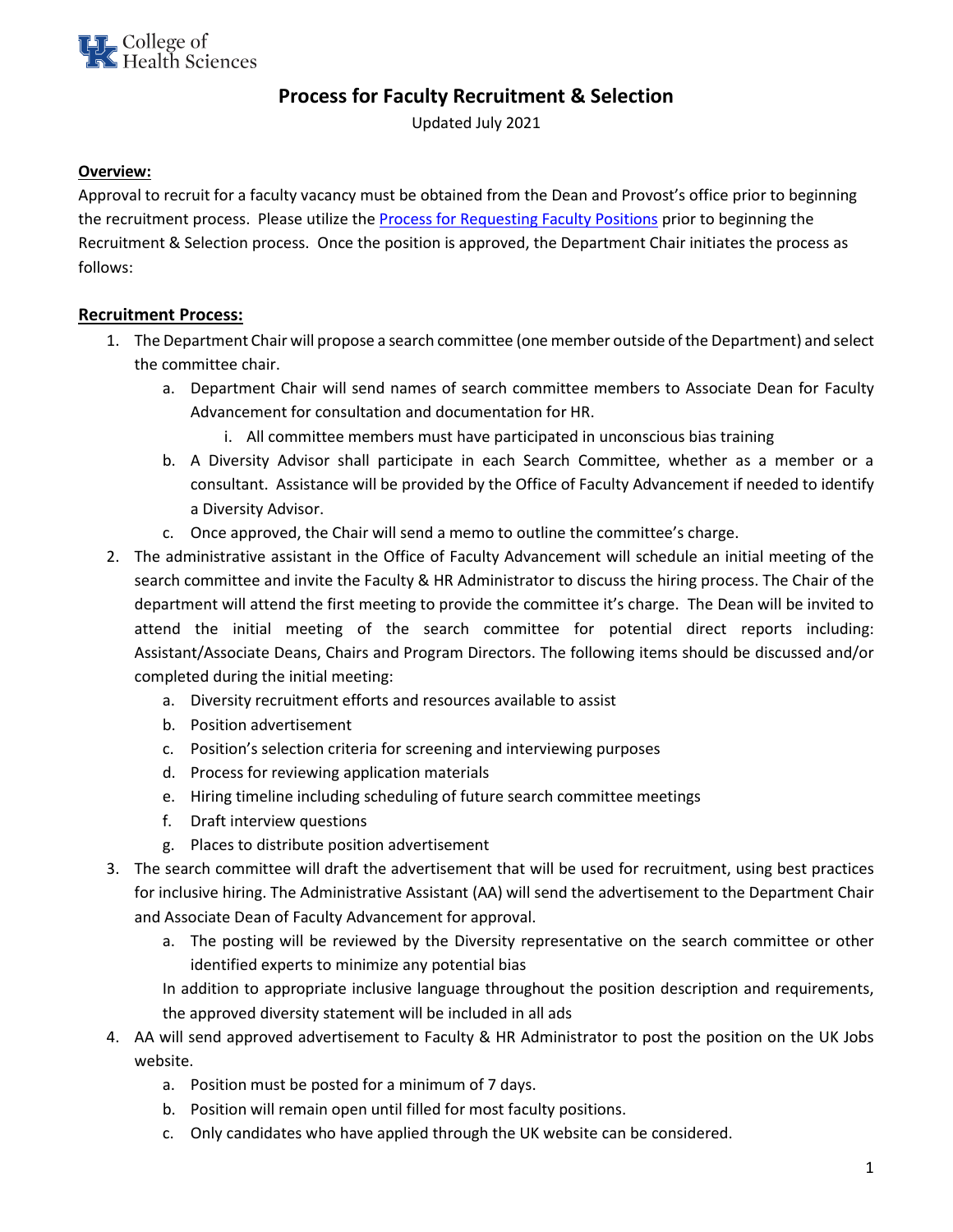- 5. The AA will send a list of places the search committee would like to advertise to Associate Dean of Faculty Advancement to ensure diversity recruitment. Once approved, the list will be sent to Faculty & HR Administrator for pricing.
	- a. The college provides a \$1,000 recruitment budget for advertising. If additional funds are needed, these will be considered on a case by case basis.
	- b. Faculty & HR Administrator will track the venues that the position advertisement has been posted.
- 6. AA will provide job posting link and access to view applications to the search committee members. Applicants can be viewed immediately.
	- a. Data will be collected and circulated to the Committee, the Department Chair, and the Deans regarding:
		- i. Ad placement
		- ii. Diversity of applicant pool
		- iii. Diversity of candidates for phone or video interviews
		- iv. Diversity of candidates for in-person interviews
	- b. If initial applicant pool does not include diverse applicants, an additional round of advertising and targeted outreach may be required
- 7. Candidates' application materials are reviewed by the search committee according to the process established in the initial search committee meeting. Individuals are selected for interviews based on the position's selection criteria. *Phone or video conferencing interviews are recommended prior to scheduling in-person interviews.*
- 8. The search committee will select 1-3 candidates for in-person interviews. The committee chair will send a request to bring candidates in for interviews, which must be approved by the Department Chair in consultation with the following individuals:
	- a. Associate Dean for Faculty Advancement
	- b. Dean
- 9. AA will coordinate interviews with direction from search committee chair including contacting the selected applicants, creating interview agenda/itinerary, booking travel and hotel accommodations, booking meeting rooms, blocking time on calendars for interviewers, catering, making dining reservations, etc.
	- a. AA will utilize Procedure for Scheduling Faculty Candidates Interviews to ensure required individuals are involved in interviews.
	- b. Finalized candidate agenda/itineraries should be sent to all individuals involved in the interview process in advance of the in-person interview.
	- c. Candidates will be offered an opportunity to meet with any formal or informal affinity groups
- 10. AA distributes and collects interview questions and interview feedback forms for all interviewees and attendees of presentation.
- 11. The search committee reviews all feedback from those that participated including feedback from CHS Deans. The Department Chair shall attend the meeting for faculty searches during which time candidates' strengths and concerns are discussed. The Dean shall attend the final meeting for faculty searches that would be direct reports including: Assistant/Associate Deans, Chairs and Program Directors.
	- a. If search committee recommends a second visit of a candidate the following process must take place:
		- i. A formal request (with clear reasons of the need for a second visit) is submitted to Department Chair for approval. The Department Chair will send the request to the Dean for approval.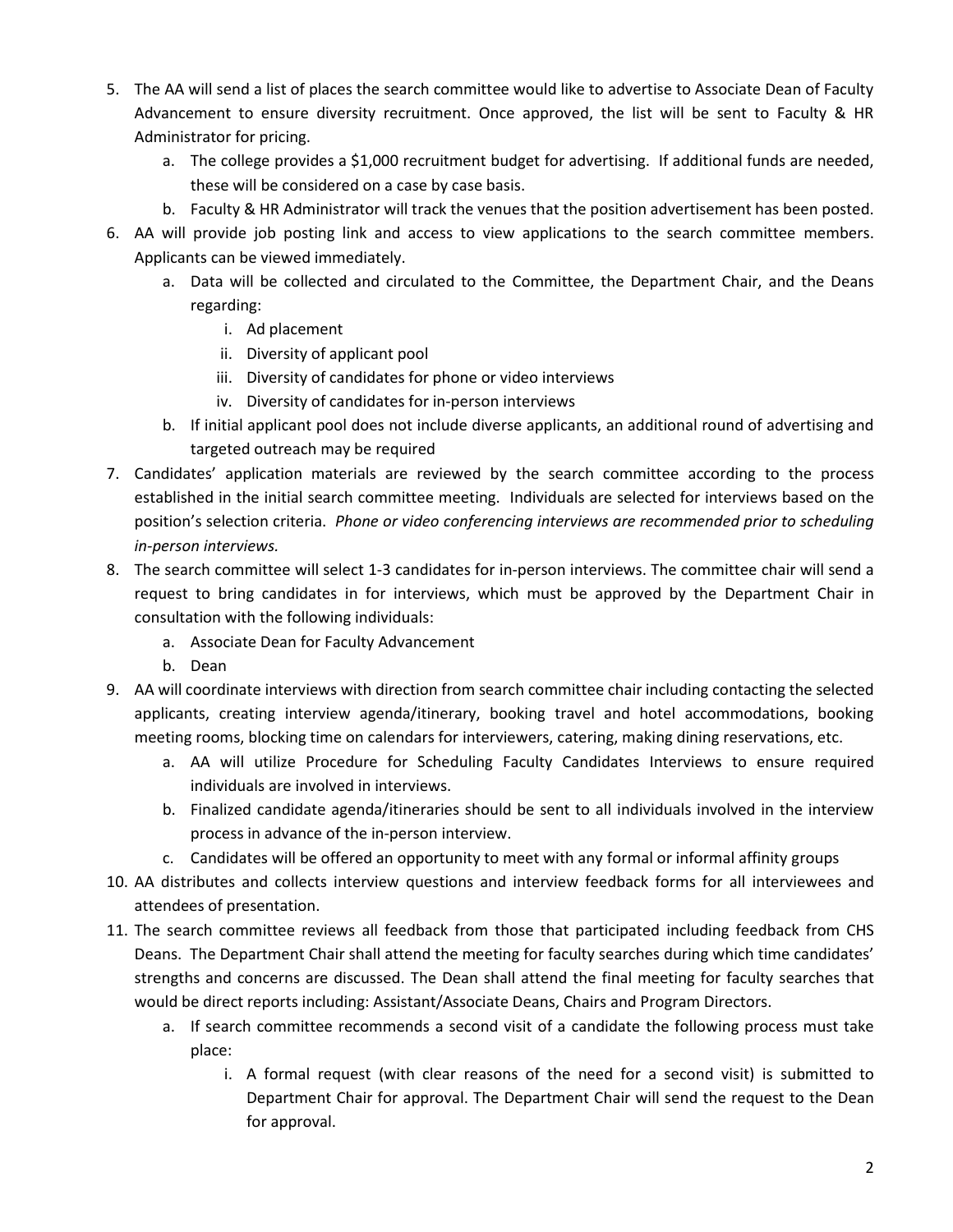- ii. Once approved the AA may proceed with scheduling a second visit.
- 12. The search committee submits final recommendation to Department Chair who will share with the Dean.
	- a. The recommendation should include:
		- i. Strengths/challenges of each candidate
		- ii. Recommendation from committee of those candidates who are acceptable and not acceptable
		- iii. The list of candidates will not be ranked
- 13. Once the Dean considers the recommendation from the committee, the Department Chair works with the Dean, Assistant Dean of Operations, and Office of Faculty Advancement to prepare an offer for the selected candidate.
	- a. If an offer is to be made above the level of Assistant Professor, the Associate Dean for Faculty Advancement will process pre-offer vetting through the Associate Provost for expedited review. A simultaneous pre-vetting dossier will be sent to APT Committee.
	- b. Following approval, the Chair will make a verbal offer after confirming details such as starting salary and rank with the Dean.
	- c. During the initial verbal offer, if a start-up package is applicable, the Chair will discuss the process of such requests with the candidate including asking the candidate to develop a list of needs. The list will be reviewed with the Assistant Dean of Operations, the Associate Dean for Research, and the team to finalize a proposed offer.
	- d. Once approved by the Dean, the Chair will draft the offer letter including the salary, term of appointment, and start-up package (if applicable) and circulate to the Associate Dean for Faculty Advancement, Assistant Dean for Operations and the Faculty & HR Administrator for verification of terms.
	- e. Deans approval / signature on offer letter is obtained via the Faculty & HR Administrator.
- 14. Approved offer letter is sent electronically to candidate from the Department Chair.
	- a. If candidate accepts, signed copy of offer letter is provided to Assistant Dean of Operations and Faculty & HR Administrator. Then the department can proceed with the onboarding checklist.
	- b. If candidate declines, search committee reconvenes to determine if another candidate should be recommended or search should be continued or reopened (if closed).
- 15. The AA will submit the faculty disposition reasons the Faculty & HR Administrator at the end of the search.
- 16. An AA in the Office of Faculty Advancement will begin working on the [Faculty onboarding checklist](https://www.uky.edu/chs/sites/chs.uky.edu/files/Onboarding%20Checklist1.pdf) .

#### **Budgetary Guidelines for Recruitment:**

- 1. The college provides \$1,000 advertising budget for recruitment of the position announcement. If additional funds are needed, these will be considered on a case by case basis.
- 2. The college provides funding for transportation, hotel, and meals (if applicable) for candidates selected for in-person interviews.
	- a. Meals will be paid with an itemized receipt from the candidate. No alcoholic beverages will be reimbursed.
- 3. Recruitment dinner arrangements should include no more than 3 search committee members + faculty candidate. Search committee chair and department chair should decide on these individuals. One alcoholic beverage can be purchased per individual. Exceptions must be approved by Assistant Dean of Operations.
- 4. Recruitment lunches should be scheduled with moderation.